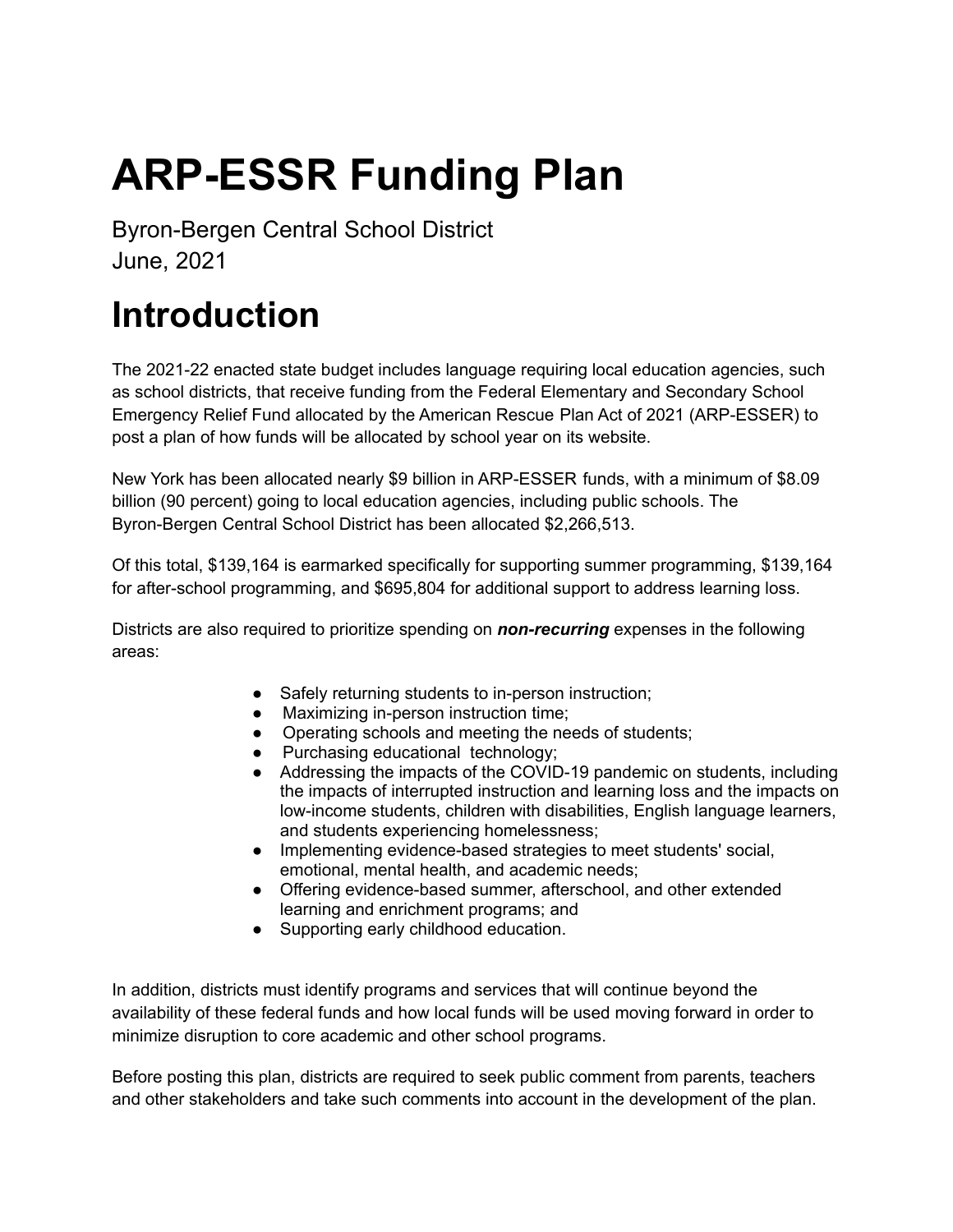## **Safely returning students to in-person instruction**

Plan Summary:

## **Health and Safety**

As a continuation of this past school year, healthy hygiene practices will be taught and re-taught to both students and staff. Instruction will be provided in the following areas:

- Hygiene practices
- Health screenings
- Signs and symptoms of COVID-19
- Face coverings, as determined by the Department of Health and CDC
- Physical distancing, as determined by the Department of Health and CDC
- Proper transitions; i.e., hallway traffic patterns, etc
- Entrance and egress
- Cleaning and disinfection procedures

### **Cleaning and Disinfecting**

The District will:

- Schedule (at least daily) cleaning and disinfecting of touched surfaces during the regular school day. Cleaning and disinfecting will include frequently touched surfaces.
- Ensure safe and correct application of disinfectants ensuring adequate contact times
- Ensure ventilation systems operate properly and increase circulation of outdoor air as much as possible by opening windows and doors, or other methods
- Take steps to ensure all water systems and features are safe to use
- Clean soft surfaces using soap and water or cleaners appropriate for use on these surfaces
- Follow manufacturer's instructions for cleaning and disinfecting electronics.
- Encourage teachers to support general cleaning within the classrooms and will be provided with appropriate cleaning supplies and training
- Clean and disinfect high touch surfaces including (but not limited to):
	- ❖ Drinking Fountains
	- ❖ Door handles and push plates
	- ❖ Bathroom faucets
	- ❖ Light switches
	- ❖ Handrails
	- ❖ Buttons on vending machines
- Ensure all trash receptacles are emptied and trash removed
- Ensure floors are swept and dust mopped
- Ensure floors are spot mopped or full mopped
- Ensure walls are spot cleaned, when soiled
- Ensure carpets are spot cleaned
- Ensure all unoccupied classrooms are locked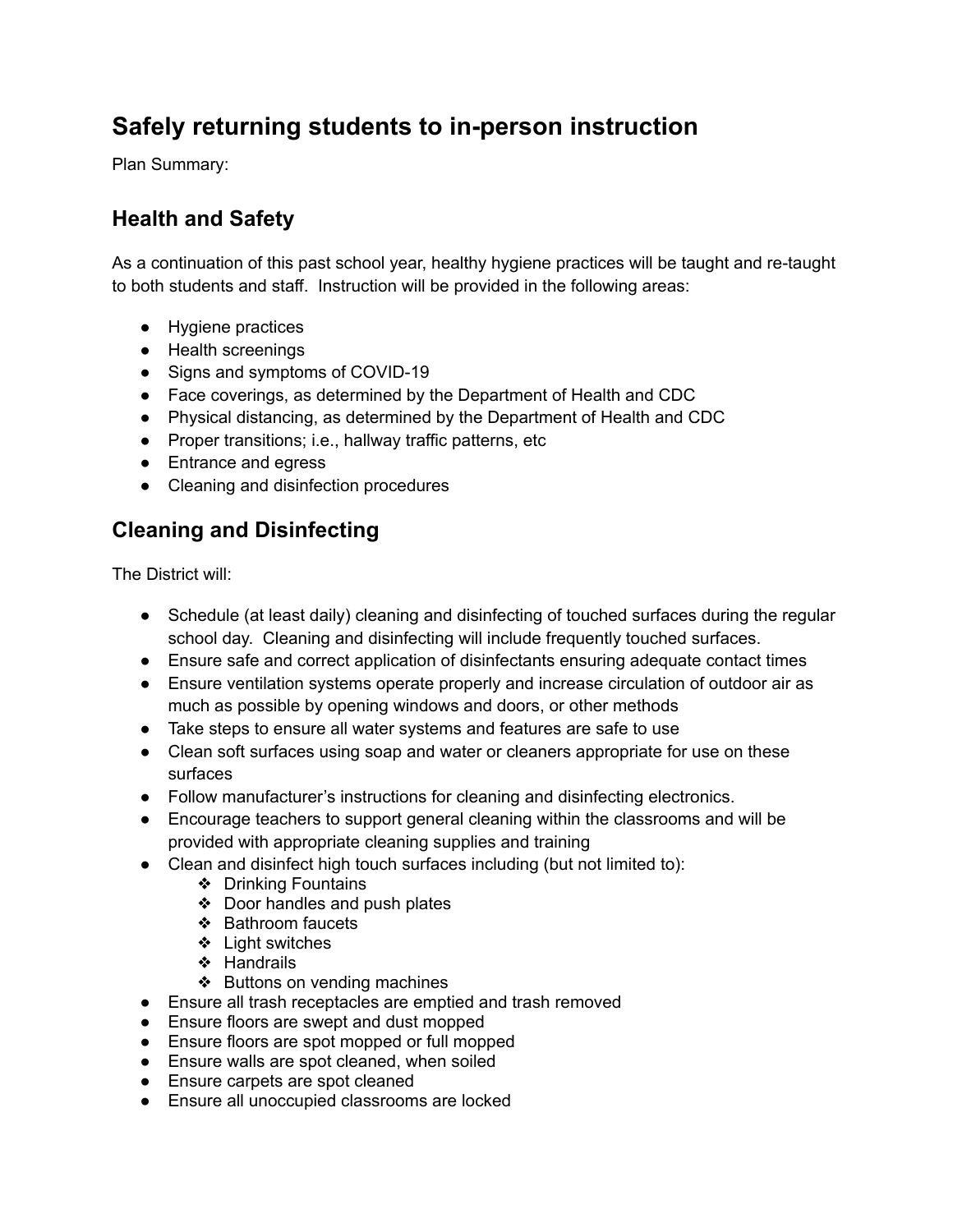## **Personal Protective Equipment (PPE)/ Face Coverings**

#### **Students, staff and approved visitors will utilize face coverings only as determined by the NYS Department of Health.**

It is understood that there may be the following *exception*:

● Individuals who have provided the District with medical documentation supporting accommodations. Accommodations will be determined on a case-by-case basis.

The District will allow individuals to wear their own face coverings as long as they cover the individual's mouth and nose. The District will also purchase and provide appropriate PPE for faculty, staff and student use, where applicable. The School Nurses will be provided additional PPE to care for individuals expressing COVID-19 symptoms. Such PPE may include, but is not limited to:

- Respirators (N95) masks that are fitted
- Eye protection
- Face shields
- Gloves
- Disposable gowns

#### **Class Sizes and Cohorting**

The addition of teaching staff will allow the district to maintain smaller class sizes to ensure students, faculty and staff have appropriate space in the classroom. In addition, staff will be added to enable cohorting of students as applicable. Cohorting students, if necessary, will allow the district to provide students with the opportunity to have in-person learning five days a week.

## **Maximizing in-person instruction time**

Plan Summary:

Per Commissioner's regulations, all students will receive instruction that is designed to facilitate their attainment of the State learning standards. The District's students will receive high quality rigorous, standards-based instruction that will meet their academic needs and allow them to attain the learning standards in all curricular areas.

Among school-based factors, teaching and school leadership are the two greatest influences on student learning. Adequate staffing is necessary to execute the continuation of in-person learning and maximizing instructional time. Increasing faculty and support personnel allows the district to maintain smaller classes and provide more teacher contact time and intervention opportunities. This supports the district's anticipated Multi-tiered Systems of Support (MTSS). This also helps educators to provide academic and behavioral strategies for students with various needs; especially helping to target any students who participated in remote learning for the entire/majority of the school year.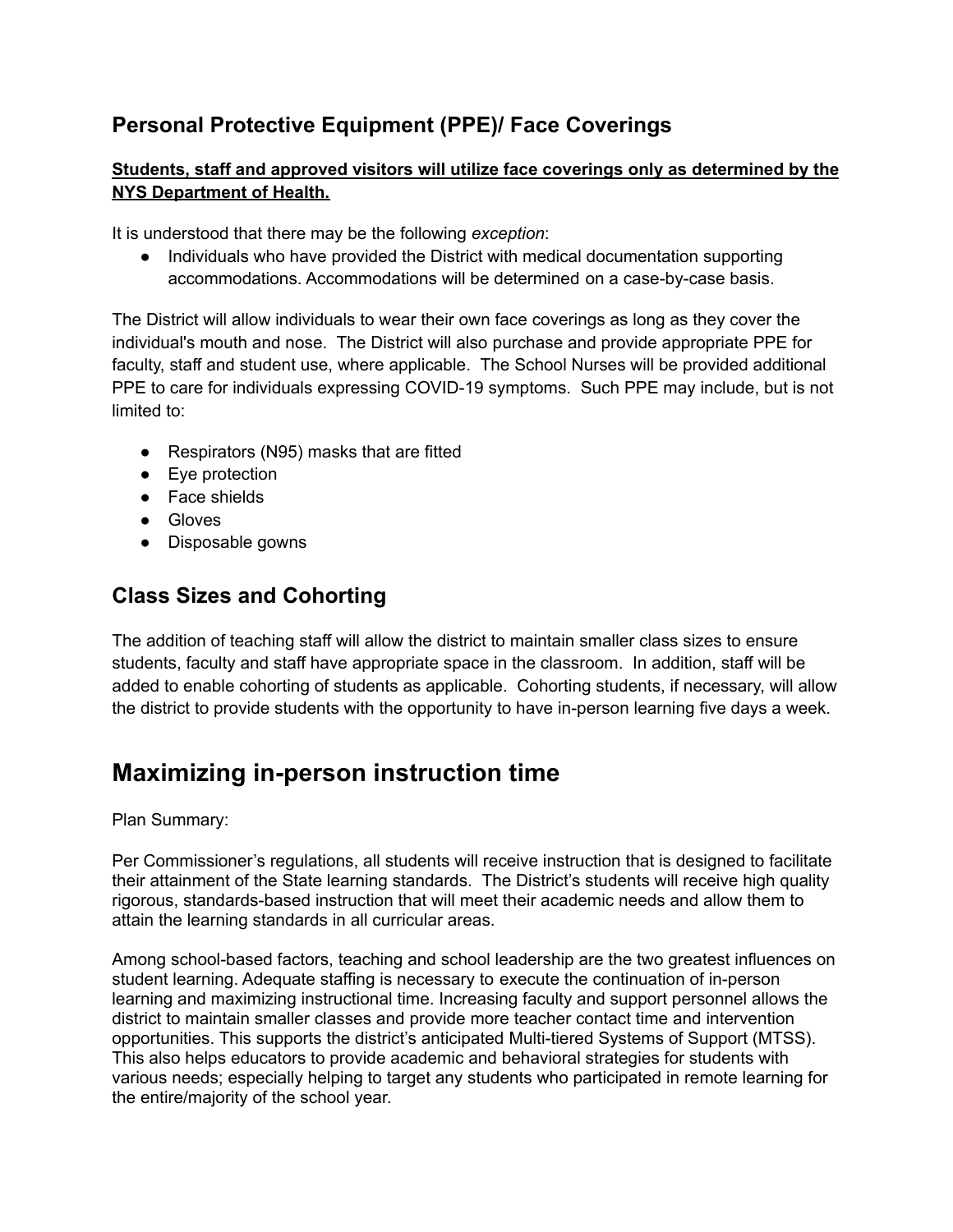## **Operating schools and meeting the needs of students**

Plan Summary:

#### **Professional Development**

The Byron-Bergen District is using grant funding to meet the needs of all students in several ways. Primary among those is additional professional development for all staff members. There were several different adjustments made to instructional practice as a result of the pandemic that we will want to keep and to expand on. The use of technology to support instruction will be incredibly important in the future regardless of whether learning conditions return to pre-pandemic levels. Continuous opportunities for teachers to transition student learning to a personalized approach will assist in helping to provide instruction specific to each individual's needs. The grant will provide learning opportunities for all as well as the ability to have some "research and development" with various techniques and practices shared by the field. Re-establishing the district's rich Instructional Coaching program will also offer embedded professional development for teachers.

#### **Summer Programming**

A second means of using the grant funding to better meet the needs of students is through summer programming. Grant funding will assist us in establishing a summer program in conjunction with the Gillam Grant Community Center for students completing Kindergarten through eighth grade that will provide any student with the opportunity for remediation, enrichment, and recreation through a social and emotional learning lens. We have attempted to remove all barriers to participation by including transportation and meals. Any approach to instruction will be personalized so that some students will be recovering from any losses in learning that they might have experienced as a result of the pandemic while others might be advancing their learning to prepare them to excel in the next school year.

#### **Additional Personnel**

Another means of meeting the needs of all of our students will be the addition of several staff members for smaller class size, family support, and individualized instruction. Through a review of expected retirements over the term of the grant we were able to offer several positions that can assist with the recovery of learning while being able to be phased out through attrition. Initially, it will be important to maintain a small class size in our Elementary School so that we can support social distancing and keep students coming to school every day. At the point we can return to pre-pandemic class size, we will convert those instructors to instructional support working through the Response to Intervention format. The district is also planning to have two teachers on special assignment with the focus on math/science and ELA/social studies. Their task will be to use student performance data in conjunction with the classroom teacher to provide a prescriptive path to advancing the student's learning. The professionals in those roles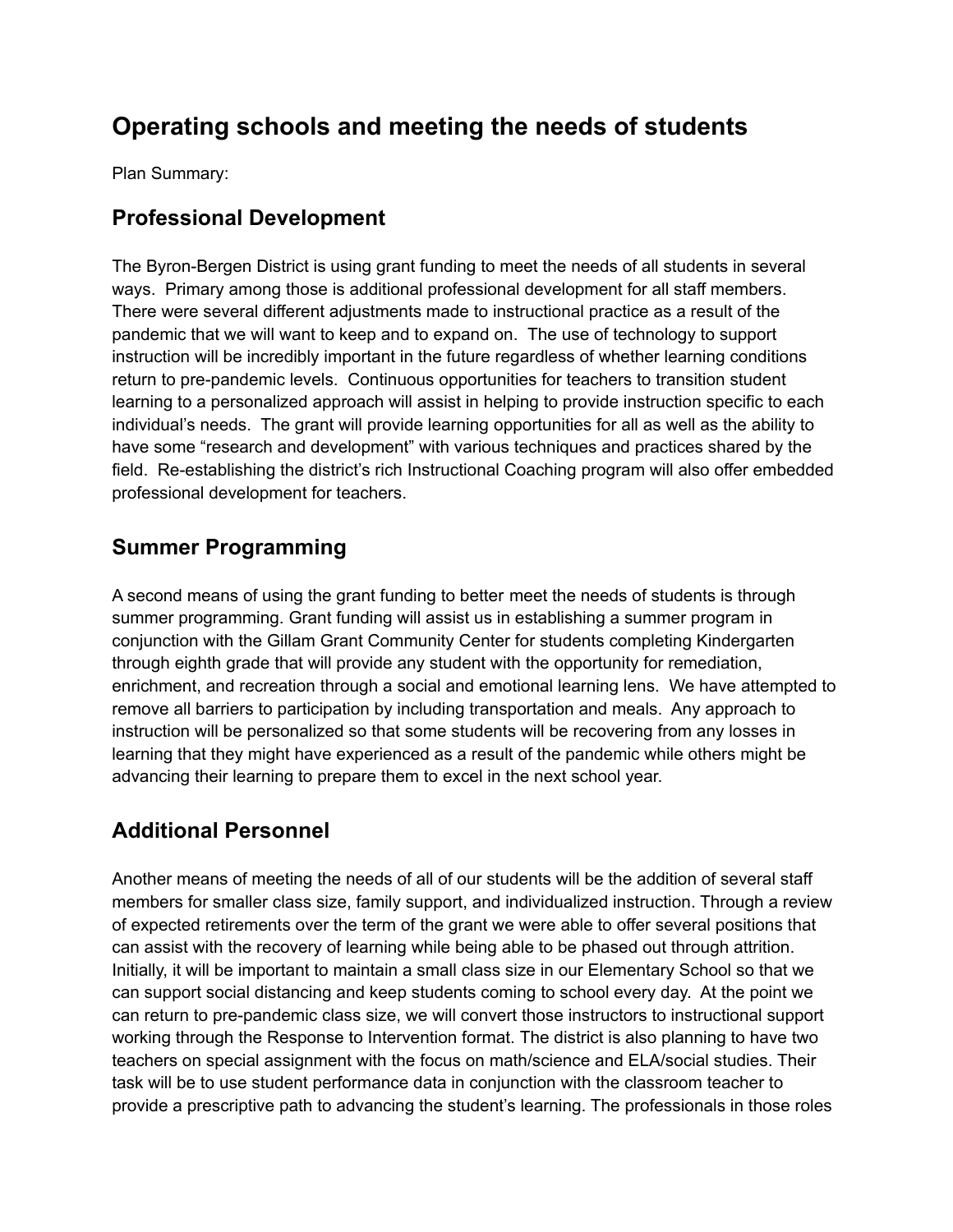will need to have a keen understanding of each student's learning to assist with setting targets and meeting goals. The district plans to hire a social worker that can focus specifically on those families that have chosen to remain in a remote environment for 2020-21 and may have specific needs as a reason or result. Finally, there is a plan to hire an additional technology teacher to expand the STEAM learning for all of our students. One of the losses in learning was the opportunity to work collaboratively with other students, so using STEAM and the performing arts will allow for growth in the "soft skills" such as communication, collaboration, and creativity.

## **Extended School Day**

The District plans to develop extended day learning opportunities similar to those that have been in place in the past that have shown success. It is important to provide for transportation so that opportunities are open to all students. The district will be seeking out ways to work with community partners such as the Gillam Grant Community Center so that there is a better chance of sustaining the positive developments.

## **Purchase of educational technology**

Plan Summary:

All students in Kindergarten – 12th Grade will continue to have access to District-owned devices in our 1:1 device model. The district has already developed and maintained an obsolescence program for this model. One potential way to use the grant to support technology is with the use of some of the tools that have been "discovered'' during the pandemic. Many educators found that overhead cameras had a great impact on their instruction. While some of that was online, the use was also pervasive in our Elementary Grades with a significant amount of demand. Grant funds will allow the district to get tools like this to all teachers that can make instructional use of them and to attach them to the district's obsolescence plan so that there can be support internally once the grant is depleted.

There is also a demand for those instructional applications that were discovered and used during the pandemic. Our instructional and technology personnel have been able to vet and determine efficacy in practice of various instructional tools and are now in a position to make longer term purchases as well as to access the training to make the most effective use of each of those resources.

Finally, we expect to use some of the funding to support pilots of new instructional tools to assess their value in the learning environment.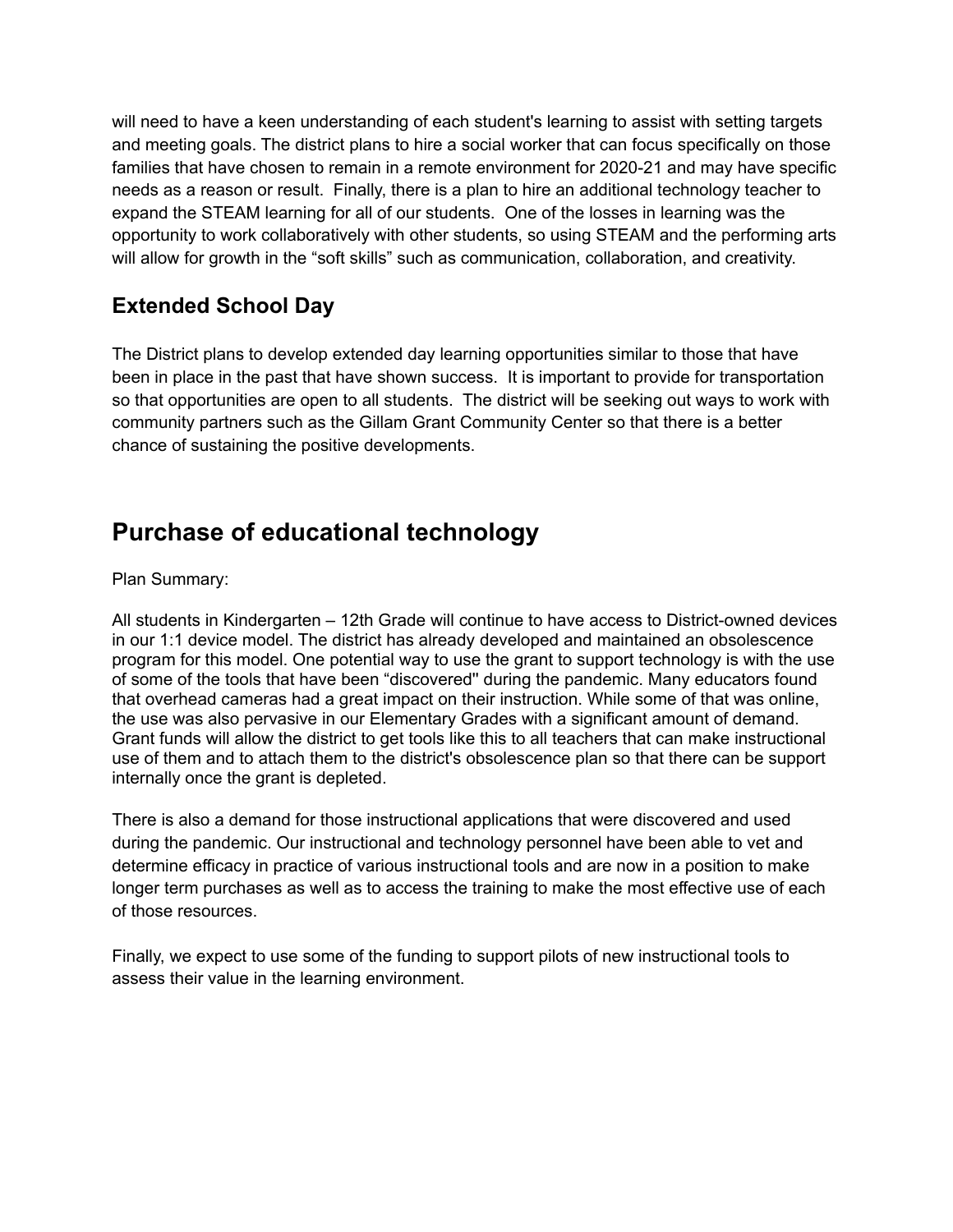**Addressing the impact of the COVID-19 pandemic on all students, including low-income students, students with disabilities, English language learners, and students experiencing homelessness.**

#### **Plan Summary:**

Since the Elementary level students were able to attend school every day, the focus for addressing the impact of the pandemic has and will continue to be on those students who were fully-remote throughout the school year. In addition, we have a need for extra support to recover from the three months that all of our students missed for in person instruction in the spring of 2020.

The district has decided on a two pronged approach to support students' needs. First, there will be additional teachers assigned so that there can be both smaller class sizes to enable social distancing, if necessary, and to allow more time for teachers with individual students. Second, we will be assigning Teachers on Special Assignment with a focus on individual student data so that there can be some assistance for classroom teachers in determining the approach to take and the actual instruction for each student.

The district has also engaged with consultants to focus on the incorporation of Social and Emotional Learning components within the regular curriculum.

## **Implementing evidence-based strategies to meet students' social, emotional, mental health and academic needs.**

#### **Plan Summary:**

An important part of the recovery process from the disruption to regular instruction due to the pandemic will be a focus on students' social, emotional, and mental health needs. The district had established professional development for staff in Social and Emotional Learning strategies prior to the pandemic. Through the research efforts of groups like CASEL there is an awareness of the effectiveness of the inclusion of Self-Management, Self-Awareness, Responsible Decision-Making, Relationship Skills, and Social Awareness, in developing a well-rounded student that is both college and career ready. Schools have been focused on the college readiness piece since their inception but the full career readiness of the student relies on their growth in what is sometimes referred to as the "soft skills". The district will continue to use consultants to support our inclusion of social and emotional learning into the curriculum. Also, Content Leaders and Grade Level Leaders are being re-established in 2021-22 with one of their responsibilities to include curriculum development with a social and emotional component.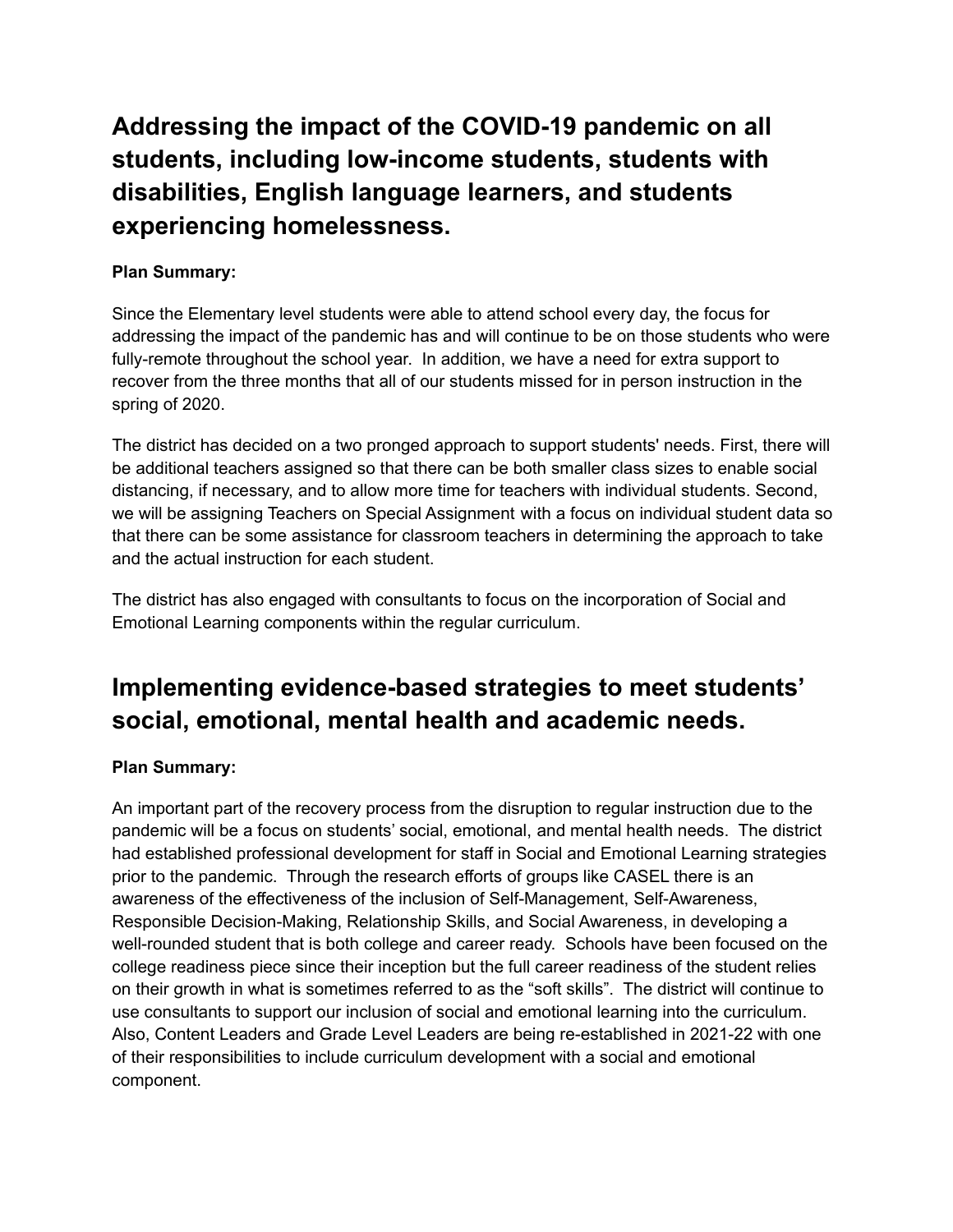The District initiated child abuse training according to Erin's Law in 2020-21. With the assistance of the grant and the successes of the current year, there will be an expansion of the program to ensure that all students have had the opportunity to learn about safety and protection of themselves.

A big part of a student's mental well being can be influenced by their participation in extracurricular activities. We anticipate reactivating all of those activities that were not able to operate this year or were compromised as a result of the pandemic so that students can participate. A special focus for the district will be equity of opportunity so that those new activities as well as those that have been mainstays of the district can be analyzed through the lens of access.

Finally, one of the instructional successes for many through the pandemic with hybrid learning was the ability to teach using a personalized approach to student learning. One of the best ways that we can assist with a student's social, emotional, academic, and mental well-being is with instruction that is based on individual needs. We anticipate that much of our summer and extended learning programming will be developed with this in mind as well as professional development opportunities so that teachers can expand on the pieces that they put in place during the pandemic.

## **Offering evidence-based summer, afterschool, and other extended learning and enrichment programs.**

#### **Plan Summary:**

The work that our staff will be doing through summer, after school, and extended day learning will be grounded on several evidence-based resources. The district's literacy program uses the Fountas and Pinnell instructional strategies. As part of the summer programming, teachers will use similar strategies for reading instruction as they have during the school year. With the Response to Intervention model, for many students the focus will be on continuing forward in the learning to make up for any lost time. For other students, teachers will use other strategies, such as Reading Recovery, to remediate and develop literacy skills. The approach will be personalized.

The district has collaborated with the Genesee Valley BOCES for development of instructional skills and will continue to take advantage of this collaboration during the summer and extended day learning. Professional development will be a key component of summer learning so that students can receive instruction geared toward their needs. Teachers on Special Assignment as Instructional Specialists have been established to help our teachers use student data to individualize strategies for students.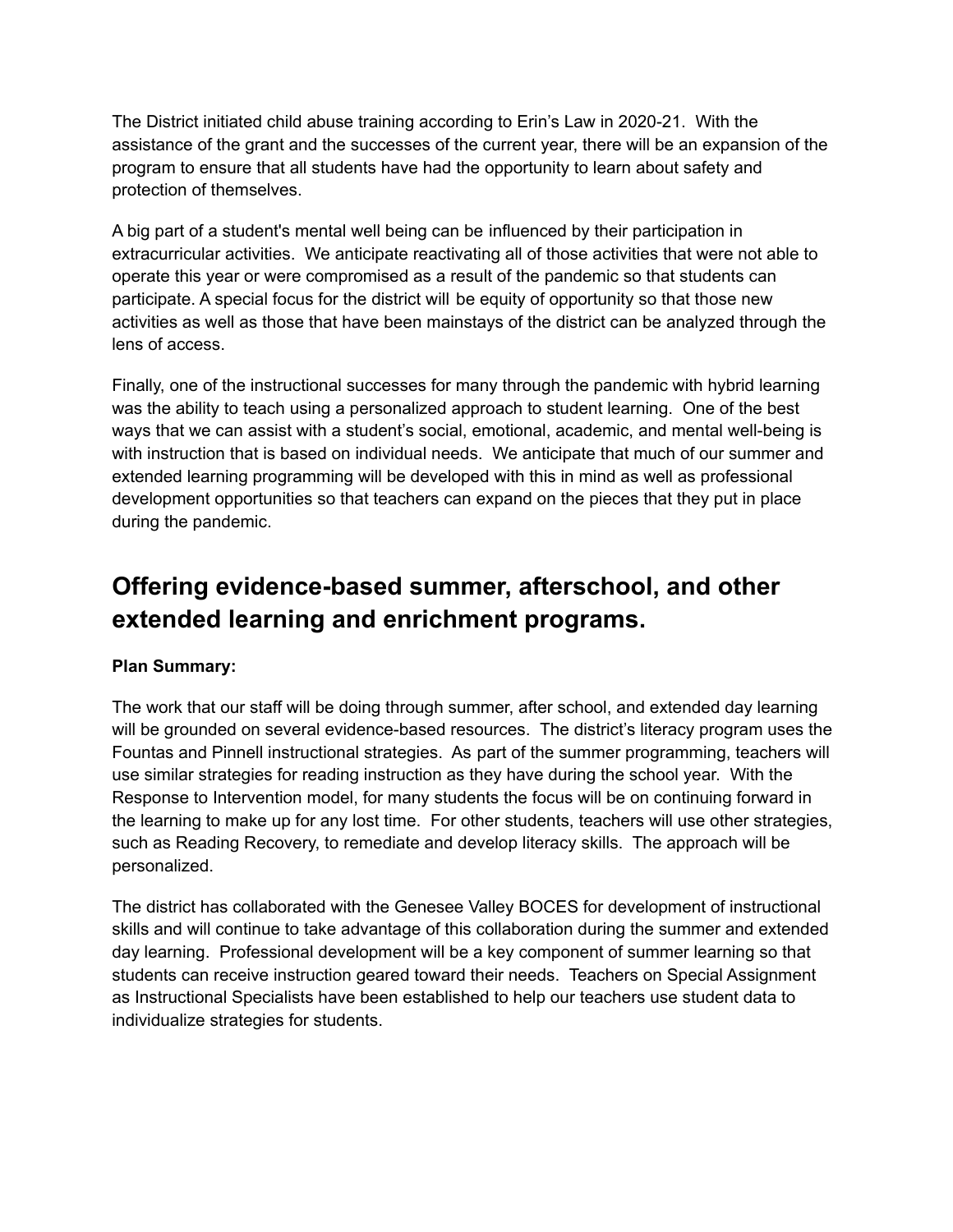## **Supporting early childhood education.**

#### **Plan Summary:**

One of the areas of most focus for grant efforts will be with early childhood education. Maintenance and growth of the critical basic skills in literacy and numeracy will be paramount with the access of additional resources. In addition, the district will continue to maintain and grow its focus on Social and Emotional Learning. Since some of our students were not in school during the entire year, there will be the need for additional support in both instructional and non-instructional activities to allow for our youngest students to experience and practice quality social behavior.

To focus on helping students learn to read at these critical ages, the district will return teaching staff to Reading Recovery. This research based program is aimed, through individual and small group instruction, to bring students along in the process at a rate that can help them catch up to their grade level peers. The district has hired additional instructors at the Elementary level with one of those aimed at providing academic intervention support for our early grades.

The grant will also provide additional funding for training for all of our teachers. There is an opportunity for all of our professional staff to develop their instructional skills to match the challenges in student growth that the pandemic has brought. With a broader continuum of skills and abilities anticipated for the next couple of years, it will take more individualization of instruction to meet each student where they are. We expect there to be opportunities both during the school year and in the summer for teachers to grow their ability to access student learning with the district's literacy and math programs.

Finally, the district has had instructional coaches to support teacher development in the past. The grant will help us to reinstate the program for the next school year and beyond. Instructional coaches support our teaching staff as they work to improve.

## **Other areas of student performance and need.**

Plan Summary:

One of the areas that the Byron-Bergen school district would like to use grant funding for is to have a greater focus on career exploration. If possible, we will hire an additional teacher with certification in Career and Technical Education or Technology to provide students with a hands-on means to explore and develop interests in contemporary careers. The district will also explore options using outside resources to expose students to options that they will have after school. Whether in school or part of an after school or summer program, it will be important to get our students involved in shaping their future while still in the PK-12 program.

Another area that has seen a reduction in opportunities due to the pandemic is in the Performing Arts. The district is exploring ways to provide students with these opportunities